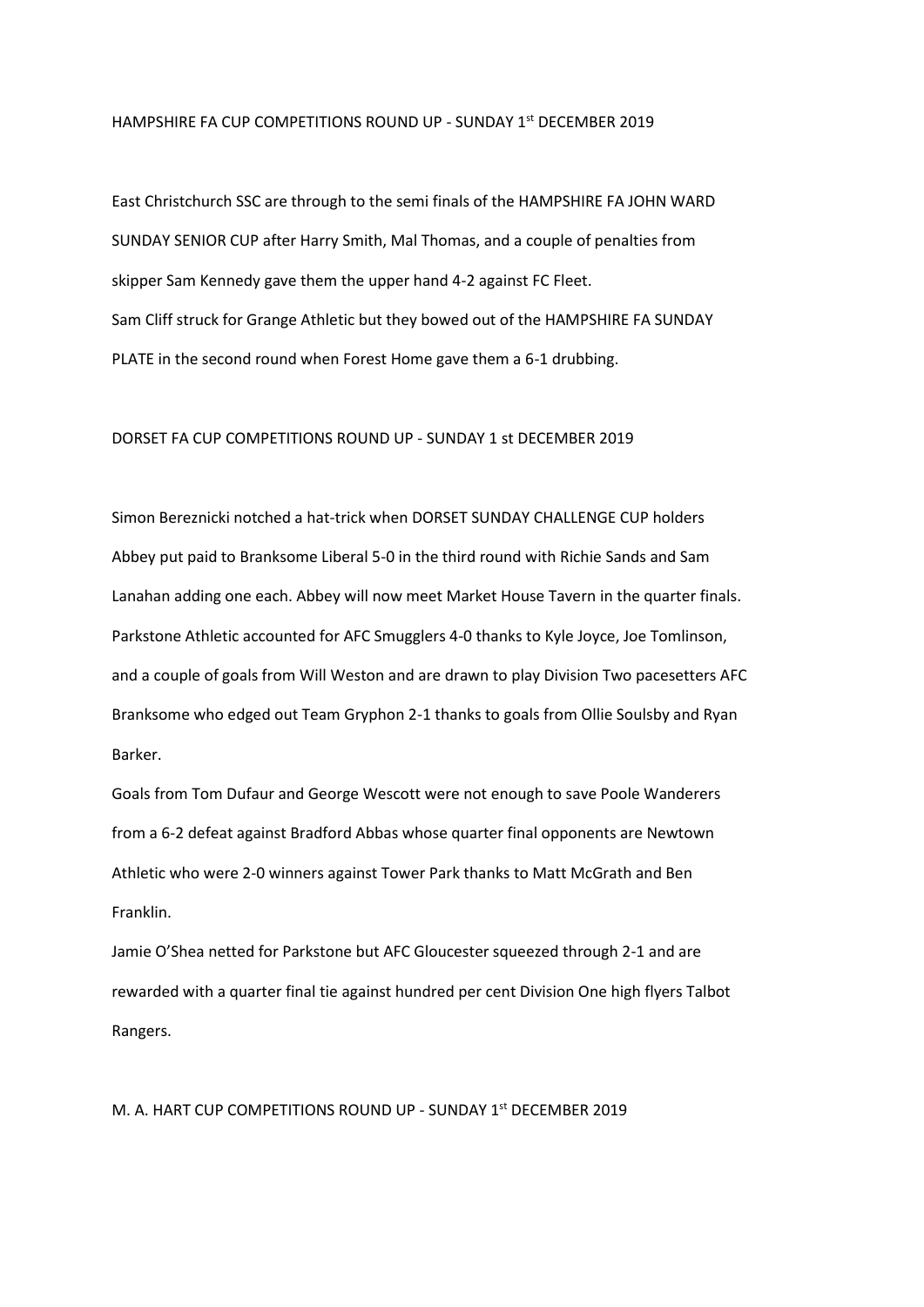Mac Raney and River Smith both bagged hat-tricks when Loch & amp; Quay powered their way into the semi finals of the MARK HART SUNDAY SENIOR CUP with an emphatic 11-2 second round triumph over AFC Stourvale. James Head and Jamie Morgan added two each with Chris Speers also on target while Tom Robbie and Alistair Garard replied for Stourvale.

Jake Fields rescued NMO with a dramatic last minute equaliser in their M. A. HART ROBBINS CUP third round tie with Woodville Wanderers from Division Five who were leading 2-1 thanks to goals from Barnaby Earl and Aaron Towers. Extra time failed to produce a goal and the tie was decided on penalties with Woodville going through 5-4. Lee Borley scored the other NMO goal.

Jack Hayter netted for Forest United in the other third round tie but Kraken Sports edged them out 2-1 with goals from Pete Jones and Dan Palmer.

Kingsley White struck for Portchester in the third round of the M. A. HART IN-EXCESS CUP but the unbeaten Division Three promotion contenders took a heavy 10-1 tumble when Poole Borough Rovers stunned them with a four goal blast from Conor Jevon and further goals from Solly Dyson (2), Adam Frohlich, Bradley Miles, Liam Everett, and Dominic Yeandle. Borough will meet Poole Wanderers in the semi final.

Joe Sparks struck for AFC Burton in the other quarter final tie but Shoulder of Mutton just got the better of them 2-1 with goals from Adam Dawes and Jamie Lilley to set up a semi final showdown with Division Three leaders Vienna Suttoners Reserves.

## HAYWARD SUNDAY LEAGUE ROUND UP - SUNDAY 1st DECEMBER 2019

Luke Brown was the four goal star of third placed JP Morgan's 6-2 triumph over Vienna Suttoners in DIVISION TWO of the Hayward Sunday League. Omar Abdelatti (pen) and Ryan Roberts were the other JPM scorers with Luis Brooks and Lewis Hall replying for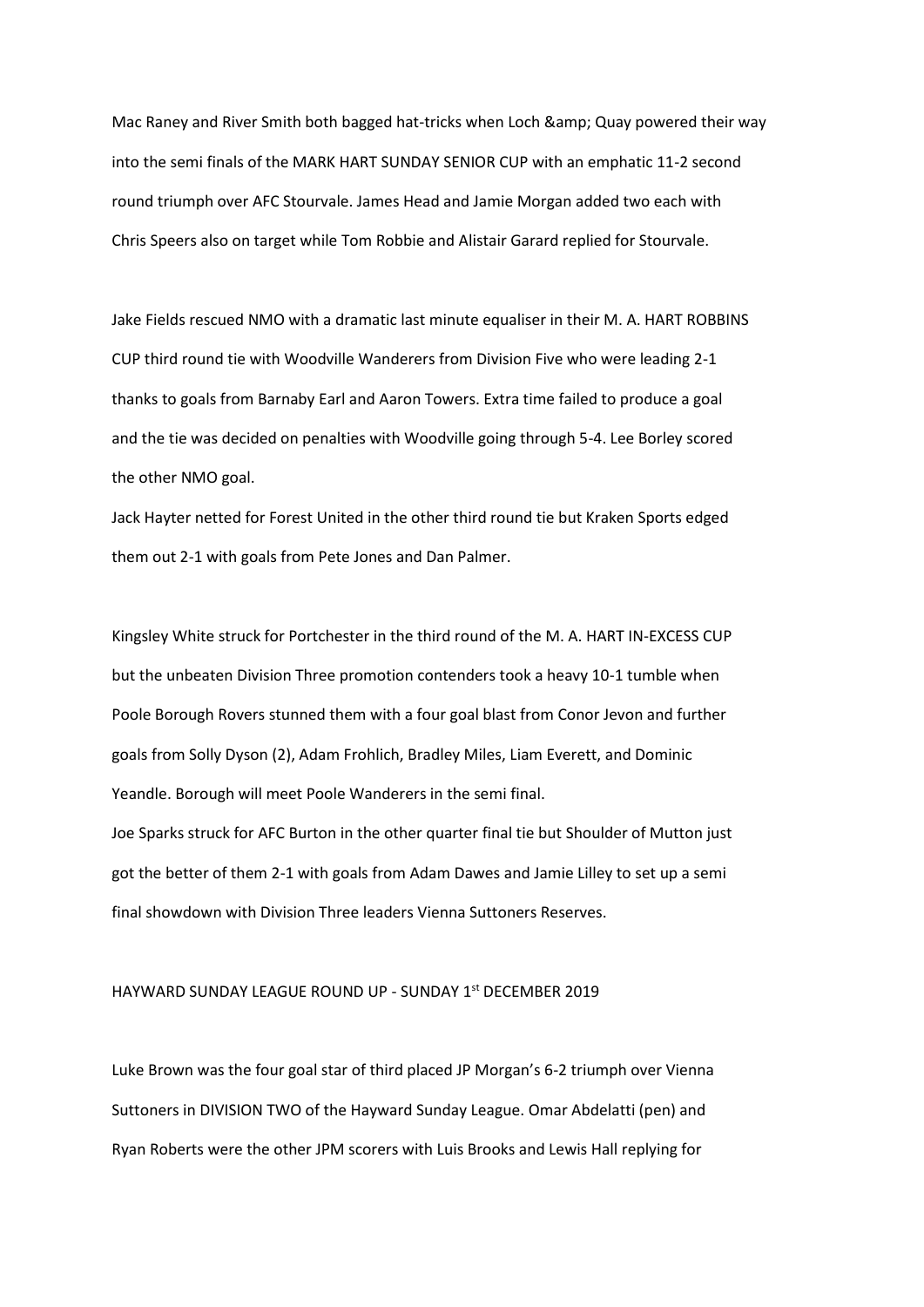Suttoners.

AFC East Christchurch are just a point adrift of leaders AFC Branksome after Tom Easom and Ben Collie ensured a 2-2 draw with Bournemouth Athletic whose goals came from Ivan Petrsasko and Alan Marsh.

Dan Edwards, Lewis Mills, and Dan Excell netted for Bearwood Broncos but Bournemouth Sports Mercury just got the better of them 4-3 thanks to Dave Cavill, Sam Rothwell, and a couple of goals from Ollie Bolton.

Hundred per cent Vienna Suttoners Reserves are back on top of DIVISION THREE after John Bastable and Sam Purdy gave them the edge 2-1 against Iford Park Rangers who replied through Alexander Pryde.

Meanwhile, at the other end of the table, Rushmere were on the receiving end again when AFC Wimborne subdued them 2-0 with goals from Kieron Alderson and Will Ireland.

Hundred per cent Loch & amp; Quay Reserves are six points clear at the top of DIVISION FOUR after their 4-1 victory over Boscombe Celtic through Matt Jones, Brandon Welham, and a couple of goals from Declan Quinn. Celtic's consolation goal came from Ant Hyslop. Scott V replace Upton Sociedad in second place after upending them 4-1 courtesy of Jordan Osmond's hat-trick and a goal from Matt Chapman-Burnett. Ash Tizard was the Upton marksman.

Dani Minto rattled in five with Dale Cushen and James Smith adding four each when Kirkfield United crushed tailenders Morden 15-0 with Matt Justice and Dave Bergson also on target.

Ian Kay scored the vital goal when Siemans surprised DIVISION FIVE pacesetters JP Morgan Reserves 1-0 while Boscombe Celtic Reserves chalked up their sixth successive victory when